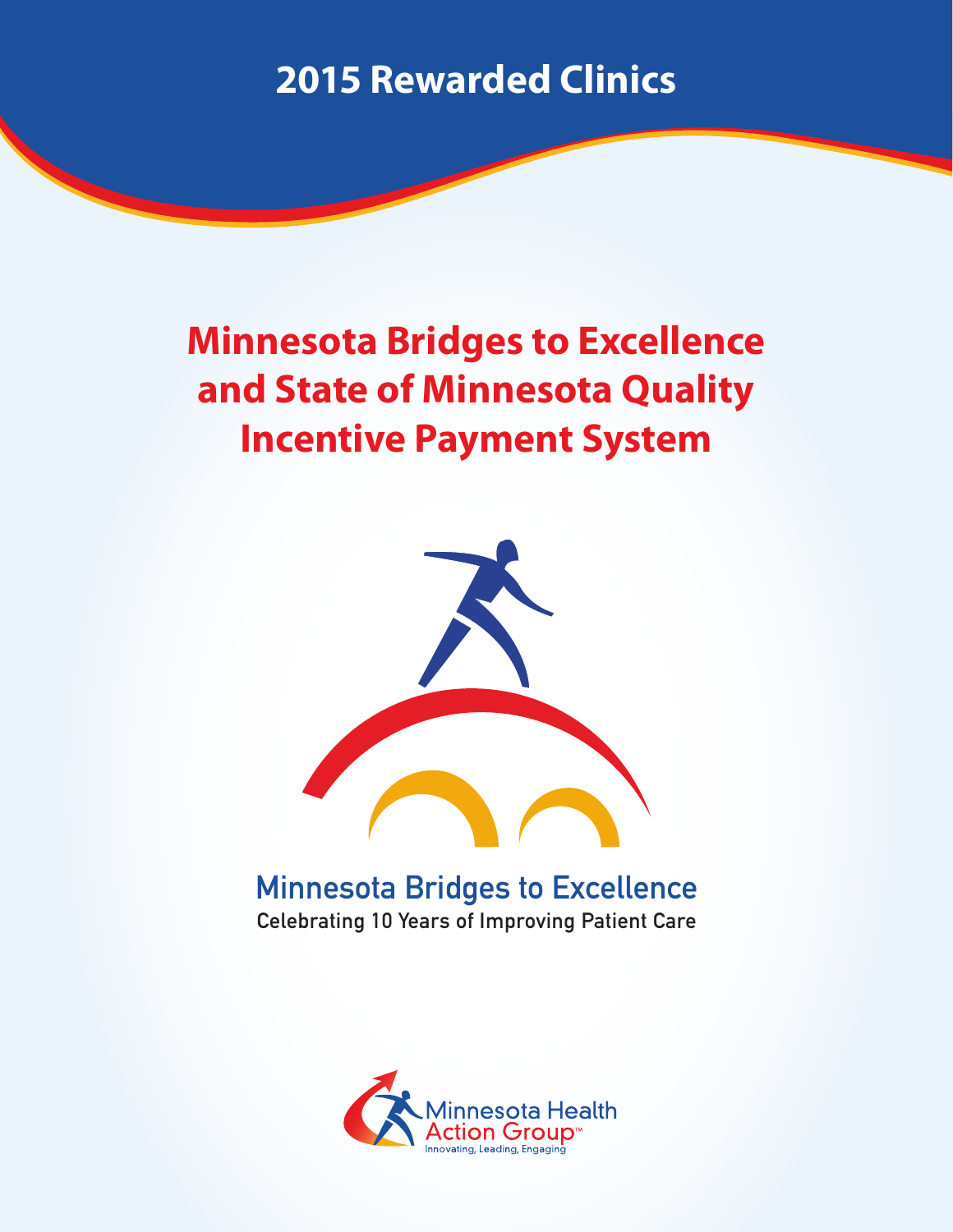#### **Minnesota Bridges to Excellence (MNBTE) and Quality Incentive Payment System (QIPS) 2015 Report Year: Performance Criteria**

When determining if a clinic meets the performance criteria for an Achievement Reward or an Improvement Reward, MNBTE uses the actual performance rate as calculated by Minnesota Community Measurement; performance rates for QIPS are risk-adjusted per methodologies established by the Minnesota Department of Health.

| <b>Achievement Reward</b>                                                    |                        |                                                             |                                    |  |  |  |  |  |
|------------------------------------------------------------------------------|------------------------|-------------------------------------------------------------|------------------------------------|--|--|--|--|--|
| <b>Amount of Reward</b><br><b>Per MNBTE/QIPS</b><br><b>Purchaser Patient</b> |                        | <b>Minimum Percent of Patients Meeting Measure Criteria</b> |                                    |  |  |  |  |  |
| \$100                                                                        | Optimal Diabetes Care* | Optimal Vascular Care*                                      | Depression Remission at Six Months |  |  |  |  |  |
|                                                                              | 65%                    | 79%                                                         | 14%                                |  |  |  |  |  |

|                                                                              |                        | <b>Improvement Reward</b>                                   |                                                                              |
|------------------------------------------------------------------------------|------------------------|-------------------------------------------------------------|------------------------------------------------------------------------------|
| <b>Amount of Reward</b><br><b>Per MNBTE/QIPS</b><br><b>Purchaser Patient</b> |                        | <b>Minimum Percent of Patients Meeting Measure Criteria</b> |                                                                              |
| \$50                                                                         | Optimal Diabetes Care* | Optimal Vascular Care*                                      | Depression Remission at Six Months                                           |
|                                                                              |                        |                                                             | Meets or exceeds pre-calculated clinic-specific improvement performance rate |

**Methodology to Calculate Clinic-Specific Improvement Rates:** Pre-calculated clinic-specific improvement performance rates reflect a 10% reduction in the gap between the clinic's prior year results and the defined improvement target goal (100% for Optimal Diabetes, 100% for Optimal Vascular Care, and 50% for Depression Remission).

- Clinics are not eligible for an improvement reward if they qualified for an achievement reward.
- Each clinic that does not meet the criteria for an achievement reward for a particular quality measure is eligible for incentive rewards for improvement for three consecutive years, beginning with the first year a clinic becomes eligible for payment for improvement. After this, the clinic would be eligible for the achievement reward. If the clinic achieves the achievement reward, then it could be eligible for either award in the subsequent year.

*\* Performance Rates for the 2015 report year (2014 dates of service) reflect a temporary 4 component Optimal Diabetes Care measure and 3 component Optimal Vascular Care measure*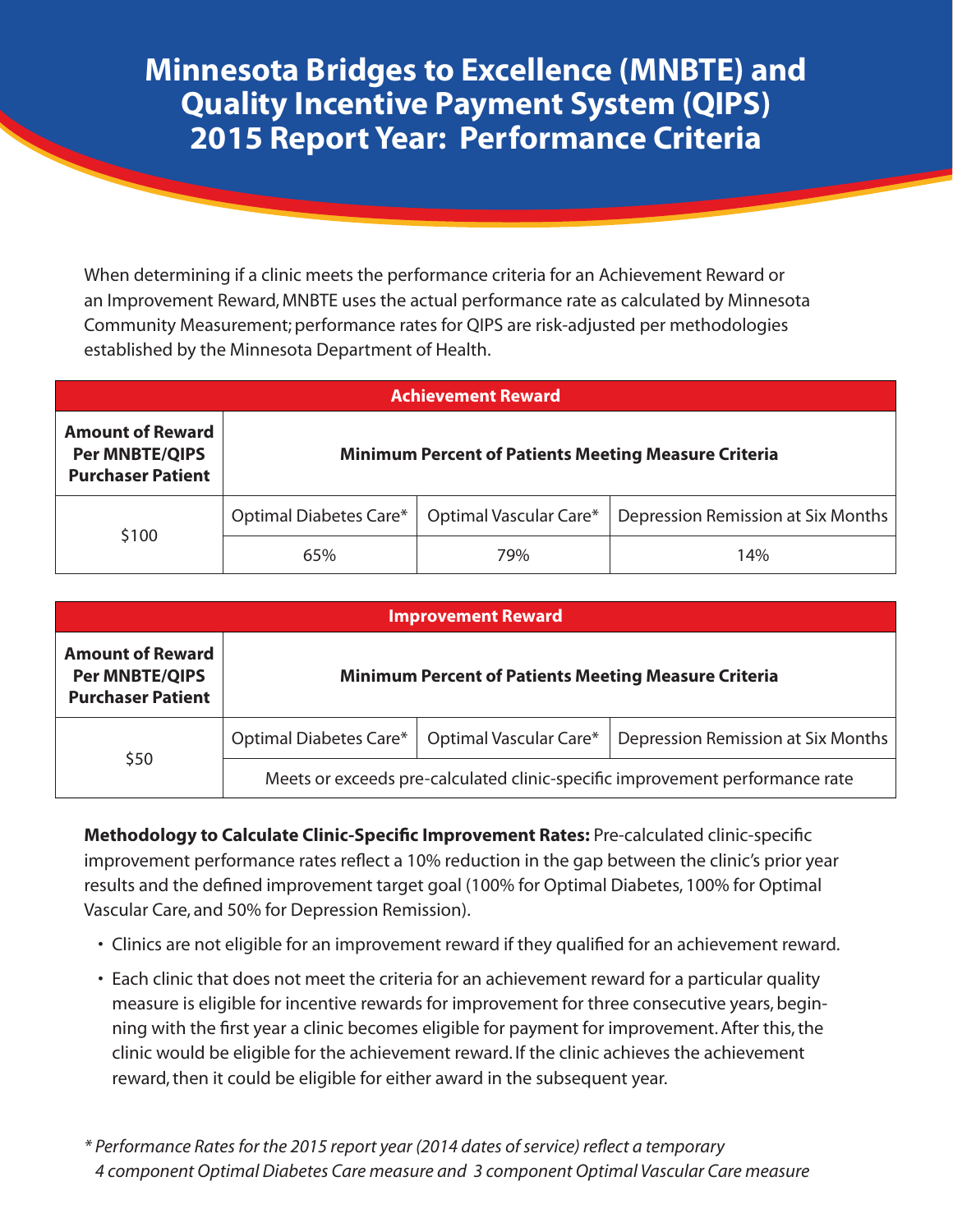| MNBTE uses MNCM actual performance rates to determine eligibility for<br>a reward; MNCM performance rates are risk-adjusted for QIPS using the<br>Minnesota Department of Health's risk-adjustment methodology. QIPS | <b>Optimal Diabetes</b><br>Care |             | <b>Optimal Vascular</b><br>Care |             | <b>Depression</b><br>Remission<br>at Six Months |             |
|----------------------------------------------------------------------------------------------------------------------------------------------------------------------------------------------------------------------|---------------------------------|-------------|---------------------------------|-------------|-------------------------------------------------|-------------|
| pays rewards to clinics located in Minnesota, but not in border states.                                                                                                                                              | <b>MNBTE</b>                    | <b>QIPS</b> | <b>MNBTE</b>                    | <b>QIPS</b> | <b>MNBTE</b>                                    | <b>QIPS</b> |
| Affiliated Community Medical Centers - Granite Falls Clinic                                                                                                                                                          |                                 |             |                                 | х           |                                                 |             |
| Affiliated Community Medical Centers - New London Clinic                                                                                                                                                             | X                               |             |                                 |             |                                                 |             |
| Allina Health - Annandale                                                                                                                                                                                            |                                 |             |                                 | X           | x                                               | x           |
| Allina Health - Bandana Square                                                                                                                                                                                       |                                 |             |                                 |             | x                                               | x           |
| Allina Health - Blaine                                                                                                                                                                                               | x                               | x           |                                 |             |                                                 |             |
| Allina Health - Bloomington                                                                                                                                                                                          |                                 |             | x                               | x           |                                                 |             |
| Allina Health - Buffalo                                                                                                                                                                                              |                                 |             |                                 |             | X                                               | x           |
| Allina Health - Burnsville                                                                                                                                                                                           |                                 |             |                                 |             |                                                 | x           |
| Allina Health - Centennial Lakes                                                                                                                                                                                     | x                               | x           | x                               | x           | x                                               | x           |
| Allina Health - Champlin                                                                                                                                                                                             | x                               |             |                                 |             |                                                 |             |
| Allina Health - Chanhassen                                                                                                                                                                                           |                                 |             |                                 |             | x                                               | x           |
| Allina Health - Chaska                                                                                                                                                                                               | x                               | x           | x                               |             |                                                 |             |
| Allina Health - Dean Lakes                                                                                                                                                                                           |                                 |             |                                 |             | x                                               | x           |
| Allina Health - Eagan                                                                                                                                                                                                | X                               | x           |                                 |             | X                                               | x           |
| Allina Health - Elk River                                                                                                                                                                                            |                                 |             |                                 |             | x                                               | x           |
| Allina Health - Faribault                                                                                                                                                                                            |                                 |             |                                 |             | x                                               | x           |
| Allina Health - Forest Lake                                                                                                                                                                                          | X                               |             |                                 |             | x                                               | x           |
| Allina Health - Highland Park                                                                                                                                                                                        |                                 |             | x                               | x           | x                                               | x           |
| Allina Health - Hopkins                                                                                                                                                                                              |                                 |             |                                 | x           | x                                               | x           |
| Allina Health - Inver Grove Heights                                                                                                                                                                                  |                                 |             |                                 |             | x                                               | x           |
| Allina Health - Isles                                                                                                                                                                                                |                                 |             |                                 |             | x                                               | x           |
| Allina Health - Lakeville                                                                                                                                                                                            |                                 |             |                                 |             | X                                               | x           |
| Allina Health - Maple Grove                                                                                                                                                                                          |                                 |             |                                 |             | x                                               | x           |
| Allina Health - Maplewood                                                                                                                                                                                            |                                 |             |                                 |             | x                                               | x           |
| Allina Health - Plymouth                                                                                                                                                                                             |                                 |             | X                               |             |                                                 |             |
| Allina Health - Ramsey                                                                                                                                                                                               | х                               | х           |                                 |             |                                                 |             |
| Allina Health - Richfield                                                                                                                                                                                            |                                 |             | X                               |             |                                                 |             |
| Allina Health - Savage                                                                                                                                                                                               |                                 |             |                                 |             | X                                               | x           |
| Allina Health - Shoreview                                                                                                                                                                                            | X                               |             |                                 |             | X                                               | x           |
| Allina Health - St. Francis Health Services - Jordan                                                                                                                                                                 |                                 |             |                                 |             | x                                               | X           |
| Allina Health - St. Michael                                                                                                                                                                                          |                                 |             |                                 |             | x                                               | x           |
| Allina Health - Uptown                                                                                                                                                                                               | x                               | X           | x                               | x           |                                                 |             |
| Allina Health - Vadnais Heights                                                                                                                                                                                      |                                 |             | X                               | x           | x                                               | x           |
| Allina Health - West St. Paul                                                                                                                                                                                        |                                 |             | $\bullet$                       |             | X                                               | X           |
| Allina Health - Woodbury                                                                                                                                                                                             | X                               |             | X                               | X           |                                                 |             |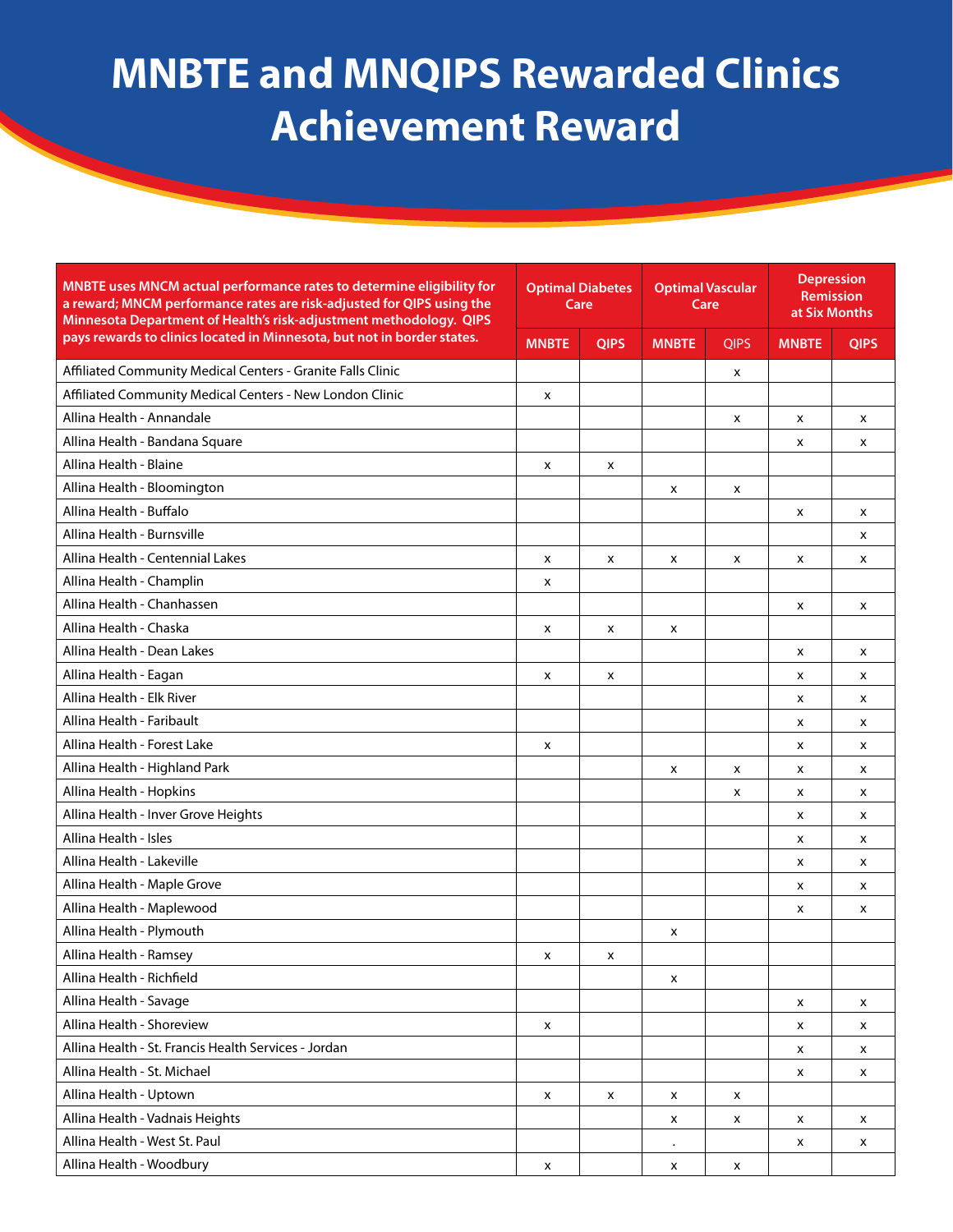| Minnesota Department of Health's risk-adjustment methodology. QIPS                      | <b>Optimal Diabetes</b><br>Care |             | <b>Optimal Vascular</b><br>Care |             |              |             |  |  |  |  |  |  |  |  | <b>Depression</b><br>Remission<br>at Six Months |  |
|-----------------------------------------------------------------------------------------|---------------------------------|-------------|---------------------------------|-------------|--------------|-------------|--|--|--|--|--|--|--|--|-------------------------------------------------|--|
| pays rewards to clinics located in Minnesota, but not in border states.<br><b>MNBTE</b> |                                 | <b>QIPS</b> | <b>MNBTE</b>                    | <b>QIPS</b> | <b>MNBTE</b> | <b>QIPS</b> |  |  |  |  |  |  |  |  |                                                 |  |
| Allina Health Specialties -                                                             |                                 |             |                                 |             |              |             |  |  |  |  |  |  |  |  |                                                 |  |
| Abbott Northwestern General Medicine Associates - Edina<br>x                            |                                 |             | X                               |             | X            | X           |  |  |  |  |  |  |  |  |                                                 |  |
| Altru Health System - Fertile<br>x                                                      |                                 |             |                                 |             |              |             |  |  |  |  |  |  |  |  |                                                 |  |
| Apple Valley Medical Clinic - Family Practice                                           |                                 |             | x                               | x           |              |             |  |  |  |  |  |  |  |  |                                                 |  |
| Avera - Tyler Healthcare - Pipestone<br>x                                               |                                 | x           |                                 |             |              |             |  |  |  |  |  |  |  |  |                                                 |  |
| <b>Catalyst Medical Clinic</b>                                                          |                                 | x           |                                 |             |              |             |  |  |  |  |  |  |  |  |                                                 |  |
| CentraCare Clinic - St. Joseph<br>X                                                     |                                 | x           |                                 |             |              |             |  |  |  |  |  |  |  |  |                                                 |  |
| CentraCare River Campus - Internal Medicine<br>x                                        |                                 |             |                                 |             |              |             |  |  |  |  |  |  |  |  |                                                 |  |
| Edina Sports Health & Wellness<br>x                                                     |                                 |             |                                 |             |              |             |  |  |  |  |  |  |  |  |                                                 |  |
| Entira Family Clinics - Highland                                                        |                                 |             |                                 |             | X            | x           |  |  |  |  |  |  |  |  |                                                 |  |
| Entira Family Clinics - Inver Grove Heights<br>X                                        |                                 |             |                                 |             | X            | x           |  |  |  |  |  |  |  |  |                                                 |  |
| Entira Family Clinics - Maplewood/Battle Creek                                          |                                 |             |                                 |             | X            | x           |  |  |  |  |  |  |  |  |                                                 |  |
| Entira Family Clinics - North St. Paul                                                  |                                 |             |                                 |             | x            | x           |  |  |  |  |  |  |  |  |                                                 |  |
| <b>Entira Family Clinics - Shoreview</b><br>x                                           |                                 |             | X                               | x           | x            | x           |  |  |  |  |  |  |  |  |                                                 |  |
| Entira Family Clinics - Vadnais Heights                                                 |                                 |             | X                               |             |              |             |  |  |  |  |  |  |  |  |                                                 |  |
| Entira Family Clinics - West St. Paul                                                   |                                 |             |                                 |             | X            | x           |  |  |  |  |  |  |  |  |                                                 |  |
| Entira Family Clinics - White Bear Lake-Banning Avenue<br>x                             |                                 |             | x                               | х           | x            | x           |  |  |  |  |  |  |  |  |                                                 |  |
| Entira Family Clinics - White Bear Lake-Bellaire Avenue<br>x                            |                                 | x           |                                 |             | X            | x           |  |  |  |  |  |  |  |  |                                                 |  |
| Entira Family Clinics - Woodbury<br>x                                                   |                                 |             |                                 |             | X            | x           |  |  |  |  |  |  |  |  |                                                 |  |
| Essentia Health - Aurora Clinic                                                         |                                 |             |                                 |             | X            | x           |  |  |  |  |  |  |  |  |                                                 |  |
| Essentia Health - Deer River Clinic                                                     |                                 |             |                                 |             | x            | x           |  |  |  |  |  |  |  |  |                                                 |  |
| Essentia Health - Detroit Lakes                                                         |                                 |             |                                 |             | X            | x           |  |  |  |  |  |  |  |  |                                                 |  |
| Essentia Health - Frazee Clinic                                                         |                                 |             |                                 |             | x            | x           |  |  |  |  |  |  |  |  |                                                 |  |
| Essentia Health - Grand Rapids Clinic                                                   |                                 |             |                                 |             | X            | x           |  |  |  |  |  |  |  |  |                                                 |  |
| Essentia Health - Hermantown Clinic                                                     |                                 |             |                                 |             | x            | x           |  |  |  |  |  |  |  |  |                                                 |  |
| Essentia Health - Lakewalk Clinic                                                       |                                 |             |                                 |             | x            | x           |  |  |  |  |  |  |  |  |                                                 |  |
| Essentia Health - Menahga Clinic                                                        |                                 |             |                                 |             | x            |             |  |  |  |  |  |  |  |  |                                                 |  |
| Essentia Health - Pelican Rapids Clinic                                                 |                                 |             |                                 |             | x            | x           |  |  |  |  |  |  |  |  |                                                 |  |
| Essentia Health - Proctor Clinic                                                        |                                 |             |                                 |             | X            | x           |  |  |  |  |  |  |  |  |                                                 |  |
| Essentia Health - Spooner Clinic                                                        |                                 |             |                                 |             | X            |             |  |  |  |  |  |  |  |  |                                                 |  |
| Essentia Health - Valley City                                                           |                                 |             |                                 |             | x            |             |  |  |  |  |  |  |  |  |                                                 |  |
| Essentia Health - Virginia Clinic                                                       |                                 |             |                                 |             |              | x           |  |  |  |  |  |  |  |  |                                                 |  |
| Essentia Health - Walker Clinic                                                         |                                 |             |                                 |             | X            |             |  |  |  |  |  |  |  |  |                                                 |  |
| Essentia Health - West Duluth Clinic                                                    |                                 |             |                                 |             | X            | x           |  |  |  |  |  |  |  |  |                                                 |  |
| Essentia Health St. Joseph's - Pierz Clinic                                             |                                 |             |                                 |             | X            | x           |  |  |  |  |  |  |  |  |                                                 |  |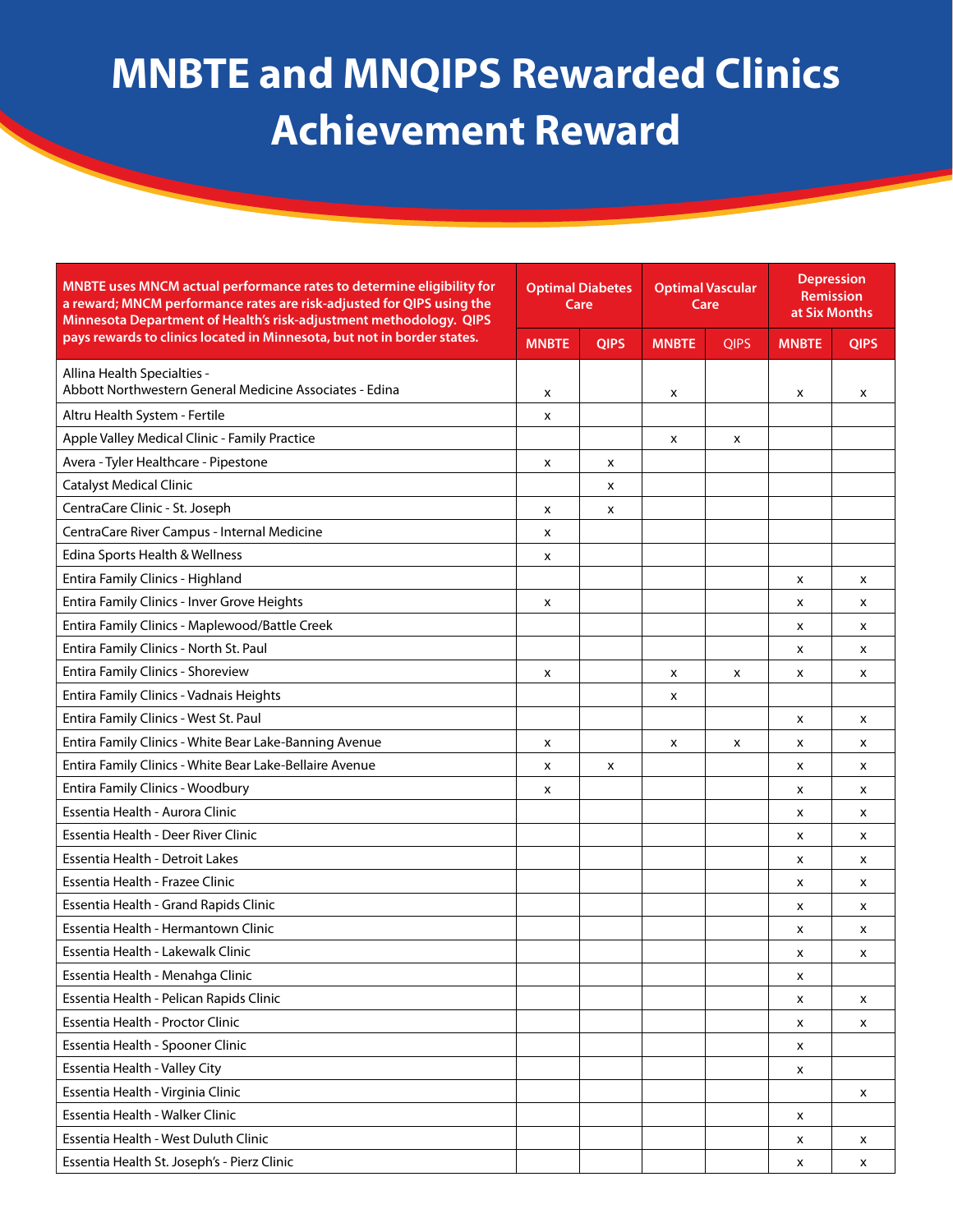| MNBTE uses MNCM actual performance rates to determine eligibility for<br>a reward; MNCM performance rates are risk-adjusted for QIPS using the<br>Minnesota Department of Health's risk-adjustment methodology. QIPS | <b>Optimal Diabetes</b><br>Care |             |              |             | <b>Optimal Vascular</b><br>Care |             | <b>Depression</b><br>Remission<br>at Six Months |  |
|----------------------------------------------------------------------------------------------------------------------------------------------------------------------------------------------------------------------|---------------------------------|-------------|--------------|-------------|---------------------------------|-------------|-------------------------------------------------|--|
| pays rewards to clinics located in Minnesota, but not in border states.                                                                                                                                              | <b>MNBTE</b>                    | <b>QIPS</b> | <b>MNBTE</b> | <b>QIPS</b> | <b>MNBTE</b>                    | <b>QIPS</b> |                                                 |  |
| Essentia Health St. Mary's - Superior Clinic                                                                                                                                                                         |                                 |             |              |             | x                               |             |                                                 |  |
| <b>Fairview Clinics - Andover</b>                                                                                                                                                                                    |                                 |             |              |             | x                               | x           |                                                 |  |
| <b>Fairview Clinics - Crosstown</b>                                                                                                                                                                                  | x                               | x           | x            | x           |                                 |             |                                                 |  |
| <b>Fairview Clinics - Elk River</b>                                                                                                                                                                                  |                                 |             |              |             | x                               | x           |                                                 |  |
| <b>Fairview Clinics - Milaca</b>                                                                                                                                                                                     |                                 |             |              |             | x                               | X           |                                                 |  |
| Fairview Clinics - Oxboro                                                                                                                                                                                            | x                               |             |              |             |                                 |             |                                                 |  |
| <b>Fairview Clinics - Prior Lake</b>                                                                                                                                                                                 |                                 |             | x            | x           |                                 |             |                                                 |  |
| Fairview Clinics - Rogers                                                                                                                                                                                            |                                 |             |              |             | x                               | x           |                                                 |  |
| <b>Fairview Clinics - Rosemount</b>                                                                                                                                                                                  | x                               |             | x            | x           |                                 |             |                                                 |  |
| Fairview Clinics - Savage                                                                                                                                                                                            |                                 |             | x            |             |                                 |             |                                                 |  |
| Fairview Clinics - St. Francis                                                                                                                                                                                       |                                 |             | x            |             |                                 |             |                                                 |  |
| <b>HealthEast Roseville Clinic</b>                                                                                                                                                                                   |                                 |             | x            | x           |                                 |             |                                                 |  |
| <b>HealthPartners - Arden Hills</b>                                                                                                                                                                                  | x                               |             |              |             | x                               | x           |                                                 |  |
| HealthPartners - Maplewood                                                                                                                                                                                           |                                 |             |              |             | x                               | x           |                                                 |  |
| HealthPartners - Roseville                                                                                                                                                                                           | x                               |             | x            |             | x                               |             |                                                 |  |
| Integrity Health Network - Cromwell Medical Clinic                                                                                                                                                                   | x                               | x           |              |             |                                 |             |                                                 |  |
| Lakewood Health System - Browerville Clinic                                                                                                                                                                          |                                 |             |              |             | x                               |             |                                                 |  |
| Mankato Clinic - Mapleton                                                                                                                                                                                            |                                 |             |              |             | x                               | x           |                                                 |  |
| Mankato Clinic - Wickersham Campus                                                                                                                                                                                   |                                 |             | x            | x           |                                 |             |                                                 |  |
| Mayo Clinic - Kasson                                                                                                                                                                                                 |                                 |             |              |             | x                               | x           |                                                 |  |
| Mayo Clinic - Northeast                                                                                                                                                                                              |                                 |             |              |             | x                               | x           |                                                 |  |
| Mayo Clinic - Northwest                                                                                                                                                                                              |                                 |             |              |             | x                               | x           |                                                 |  |
| Mayo Clinic Health System - Blooming Prairie                                                                                                                                                                         |                                 |             |              |             | x                               |             |                                                 |  |
| Mayo Clinic Health System - Franciscan Healthcare - La Crescent                                                                                                                                                      |                                 | x           |              |             |                                 |             |                                                 |  |
| Mayo Clinic Health System - Kenyon                                                                                                                                                                                   |                                 |             |              |             | x                               |             |                                                 |  |
| Mayo Clinic Health System - Lamberton                                                                                                                                                                                | x                               |             |              |             |                                 |             |                                                 |  |
| Mayo Clinic Health System - Le Sueur                                                                                                                                                                                 | X                               |             |              |             |                                 |             |                                                 |  |
| Mayo Clinic Health System - LeRoy                                                                                                                                                                                    |                                 |             |              |             | X                               |             |                                                 |  |
| Mayo Clinic Health System - Plainview                                                                                                                                                                                |                                 | X           |              | X           |                                 |             |                                                 |  |
| Mayo Clinic Health System - Springfield                                                                                                                                                                              |                                 |             |              |             | X                               | x           |                                                 |  |
| Multicare Associates - Roseville Medical Center                                                                                                                                                                      |                                 |             | x            | X           |                                 |             |                                                 |  |
| North Memorial Clinic - Maple Grove                                                                                                                                                                                  |                                 |             |              |             | X                               | x           |                                                 |  |
| North Memorial Clinic - Rockford Road                                                                                                                                                                                | x                               |             |              |             |                                 |             |                                                 |  |
| Olmsted Medical Center - Byron Clinic                                                                                                                                                                                |                                 |             |              |             | x                               | x           |                                                 |  |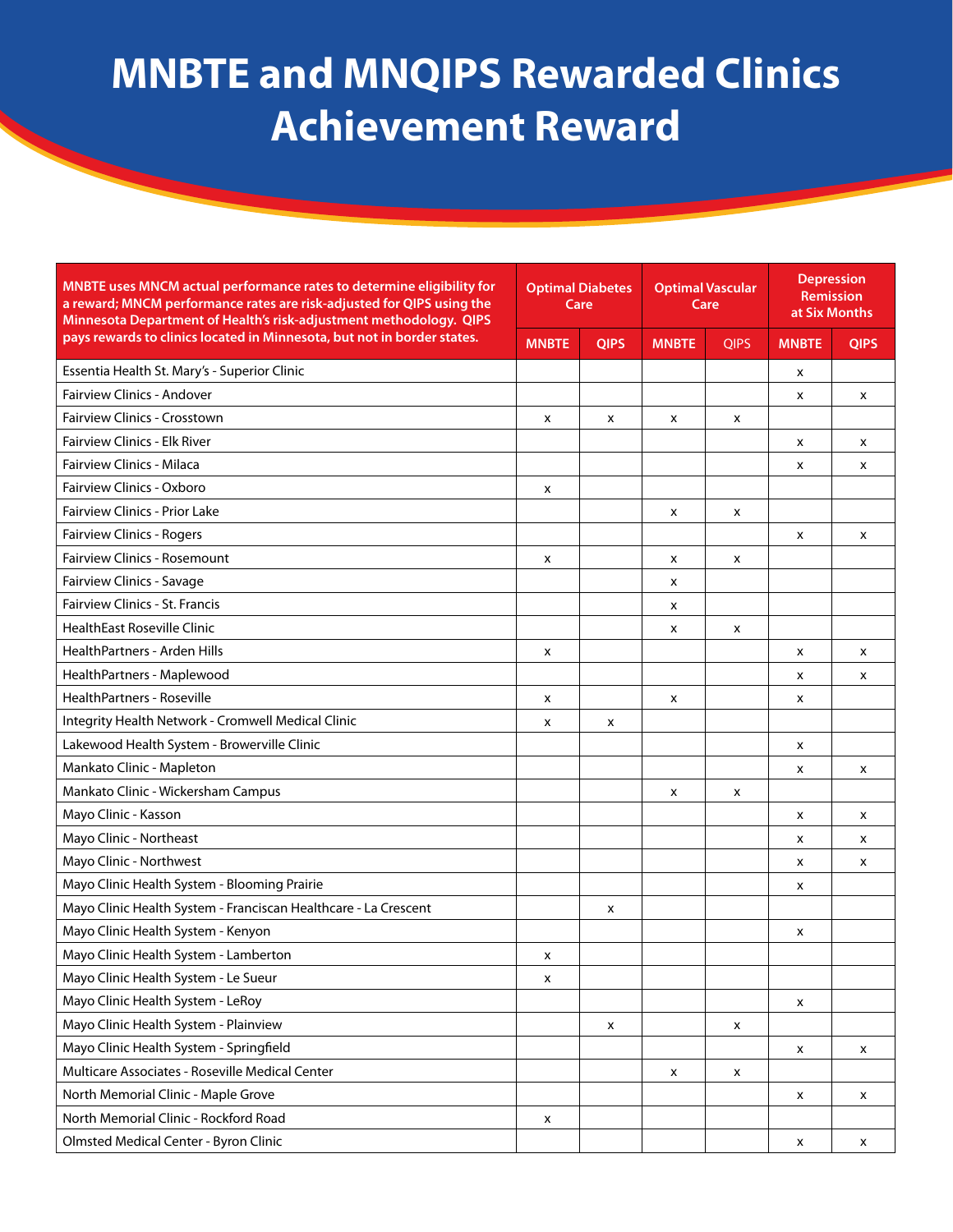| MNBTE uses MNCM actual performance rates to determine eligibility for<br>a reward; MNCM performance rates are risk-adjusted for QIPS using the<br>Minnesota Department of Health's risk-adjustment methodology. QIPS | <b>Optimal Diabetes</b><br>Care |             | <b>Optimal Vascular</b><br>Care |             | <b>Depression</b><br><b>Remission</b><br>at Six Months |             |
|----------------------------------------------------------------------------------------------------------------------------------------------------------------------------------------------------------------------|---------------------------------|-------------|---------------------------------|-------------|--------------------------------------------------------|-------------|
| pays rewards to clinics located in Minnesota, but not in border states.                                                                                                                                              | <b>MNBTE</b>                    | <b>QIPS</b> | <b>MNBTE</b>                    | <b>QIPS</b> | <b>MNBTE</b>                                           | <b>QIPS</b> |
| <b>Olmsted Medical Center - Cannon Falls Clinic</b>                                                                                                                                                                  |                                 |             |                                 |             | x                                                      |             |
| <b>Olmsted Medical Center - Chatfield Clinic</b>                                                                                                                                                                     |                                 |             |                                 |             | x                                                      | x           |
| <b>Olmsted Medical Center - Pine Island Clinic</b>                                                                                                                                                                   |                                 |             |                                 |             | x                                                      | x           |
| Park Nicollet Clinic - Bloomington                                                                                                                                                                                   |                                 |             |                                 |             | x                                                      | x           |
| Park Nicollet Clinic - Carlson Parkway                                                                                                                                                                               | X                               | X           |                                 | x           | x                                                      | X           |
| Park Nicollet Clinic - Champlin                                                                                                                                                                                      |                                 |             |                                 |             | x                                                      | x           |
| Park Nicollet Clinic - Chanhassen                                                                                                                                                                                    | x                               |             |                                 |             | x                                                      | X           |
| Park Nicollet Clinic - Eagan                                                                                                                                                                                         | x                               |             | x                               | x           | x                                                      | x           |
| Park Nicollet Clinic - Golden Valley                                                                                                                                                                                 | X                               | X           | x                               | X           | x                                                      | X           |
| Park Nicollet Clinic - Heart and Vascular Center - Cardiology                                                                                                                                                        |                                 |             | x                               | x           |                                                        |             |
| Park Nicollet Clinic - Lakeville                                                                                                                                                                                     | x                               |             |                                 |             |                                                        |             |
| Park Nicollet Clinic - Maple Grove                                                                                                                                                                                   | x                               | x           |                                 |             | x                                                      | X           |
| Park Nicollet Clinic - Minneapolis                                                                                                                                                                                   |                                 |             | X                               | x           |                                                        |             |
| Park Nicollet Clinic - Plymouth                                                                                                                                                                                      |                                 |             |                                 |             | x                                                      | X           |
| Park Nicollet Clinic - Prairie Center                                                                                                                                                                                | x                               | X           | x                               | x           |                                                        |             |
| Park Nicollet Clinic - Prior Lake                                                                                                                                                                                    |                                 |             |                                 |             | x                                                      | X           |
| Park Nicollet Clinic - Rogers                                                                                                                                                                                        | x                               | X           |                                 | X           | x                                                      | x           |
| Park Nicollet Clinic - Shorewood                                                                                                                                                                                     | x                               | X           |                                 | x           |                                                        |             |
| Park Nicollet Clinic - St. Louis Park Internal Medicine                                                                                                                                                              | x                               |             | x                               |             |                                                        |             |
| Park Nicollet Clinic - Wayzata                                                                                                                                                                                       | x                               |             | x                               | x           | x                                                      | x           |
| Park Nicollet Clinic - Women's Center - Ob/Gyn                                                                                                                                                                       |                                 |             |                                 |             | x                                                      |             |
| Sanford Health Hillsboro Clinic                                                                                                                                                                                      |                                 |             | x                               |             |                                                        |             |
| Sanford Health Jackson Clinic                                                                                                                                                                                        |                                 |             |                                 |             | x                                                      | X           |
| Sanford Health Jackson Lakefield Clinic                                                                                                                                                                              |                                 |             |                                 |             | x                                                      |             |
| Sanford Health Moorhead Clinic                                                                                                                                                                                       |                                 |             |                                 |             | x                                                      |             |
| Sanford Health Moorhead Clinic - Family Medicine                                                                                                                                                                     |                                 |             | x                               |             |                                                        |             |
| Sanford Health Mountain Lake Clinic                                                                                                                                                                                  | x                               |             |                                 |             |                                                        |             |
| Sanford Health Pelican Rapids Clinic                                                                                                                                                                                 |                                 |             | x                               |             |                                                        |             |
| Sanford Health Sheldon Hartley Clinic                                                                                                                                                                                |                                 |             |                                 |             | x                                                      |             |
| Sanford Health Southpointe Clinic - Internal Medicine                                                                                                                                                                |                                 |             | x                               |             |                                                        |             |
| Sanford Health Westbrook Clinic                                                                                                                                                                                      | x                               |             |                                 |             |                                                        |             |
| Sanford Health Wheaton Clinic                                                                                                                                                                                        |                                 |             | x                               |             |                                                        |             |
| Stillwater Medical Group - Mahtomedi Clinic                                                                                                                                                                          |                                 |             |                                 | х           |                                                        |             |
| Richard Schoewe MD                                                                                                                                                                                                   |                                 | x           |                                 |             |                                                        |             |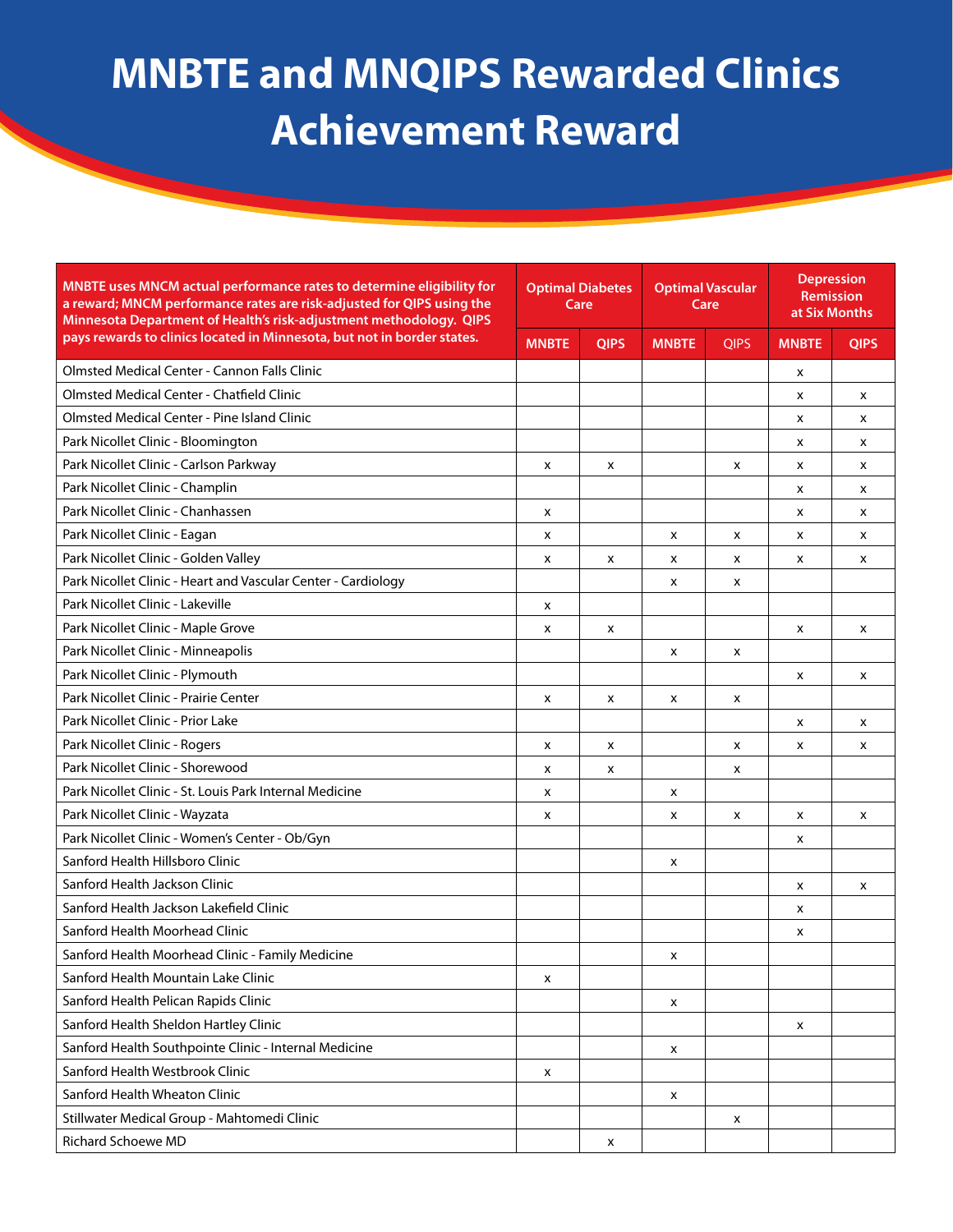| MNBTE uses MNCM actual performance rates to determine eligibility for<br>a reward; MNCM performance rates are risk-adjusted for QIPS using the<br>Minnesota Department of Health's risk-adjustment methodology. QIPS | <b>Optimal Diabetes</b><br>Care |             |              | <b>Optimal Vascular</b><br>Care |              | <b>Depression</b><br><b>Remission</b><br>at Six Months |
|----------------------------------------------------------------------------------------------------------------------------------------------------------------------------------------------------------------------|---------------------------------|-------------|--------------|---------------------------------|--------------|--------------------------------------------------------|
| pays rewards to clinics located in Minnesota, but not in border states.                                                                                                                                              | <b>MNBTE</b>                    | <b>QIPS</b> | <b>MNBTE</b> | <b>QIPS</b>                     | <b>MNBTE</b> | <b>QIPS</b>                                            |
| Advanced Medical Clinic, Inc.                                                                                                                                                                                        |                                 |             |              | X                               |              |                                                        |
| Affiliated Community Medical Centers - Benson Clinic                                                                                                                                                                 |                                 |             | x            | X                               |              |                                                        |
| Affiliated Community Medical Centers - New London Clinic                                                                                                                                                             |                                 |             | x            | x                               |              |                                                        |
| Allina Health - Bloomington                                                                                                                                                                                          | X                               |             |              |                                 |              |                                                        |
| Allina Health - Chanhassen                                                                                                                                                                                           | X                               |             | X            |                                 |              |                                                        |
| Allina Health - Chaska                                                                                                                                                                                               |                                 |             |              | X                               |              |                                                        |
| Allina Health - Courage Kenny - Golden Valley                                                                                                                                                                        |                                 |             |              | X                               |              |                                                        |
| Allina Health - Farmington                                                                                                                                                                                           |                                 |             |              | X                               |              |                                                        |
| Allina Health - Forest Lake                                                                                                                                                                                          |                                 |             | X            | X                               |              |                                                        |
| Allina Health - Sharpe Dillon Cockson & Associates PA                                                                                                                                                                |                                 |             |              |                                 | X            | X                                                      |
| Allina Health - St. Francis Health Services - Jordan                                                                                                                                                                 |                                 |             |              | х                               |              |                                                        |
| Allina Health - United Medical Specialties                                                                                                                                                                           | X                               |             |              |                                 |              |                                                        |
| Allina Health Specialties - Metropolitan Heart & Vascular Institute - Buffalo                                                                                                                                        |                                 |             | x            | X                               |              |                                                        |
| Allina Health Specialties - Minneapolis Heart Institute - Baxter                                                                                                                                                     |                                 |             | x            |                                 |              |                                                        |
| Altru Health System - Greenbush                                                                                                                                                                                      | x                               | X           |              |                                 |              |                                                        |
| Altru Health System - Roseau                                                                                                                                                                                         | x                               |             |              |                                 |              |                                                        |
| Avera - Pipestone County Medical Center                                                                                                                                                                              |                                 | X           |              | X                               |              |                                                        |
| Avera - Tyler Medical Clinic                                                                                                                                                                                         |                                 |             |              | X                               |              |                                                        |
| Avera Medical Group - Marshall                                                                                                                                                                                       | X                               |             |              |                                 |              |                                                        |
| Avera Medical Group - Windom                                                                                                                                                                                         |                                 |             | x            |                                 |              |                                                        |
| <b>Boynton Health Service</b>                                                                                                                                                                                        |                                 |             | x            |                                 |              |                                                        |
| <b>Brooten Medical Center</b>                                                                                                                                                                                        | x                               |             |              |                                 |              |                                                        |
| CentraCare Clinic - St. Joseph                                                                                                                                                                                       |                                 |             |              | X                               |              |                                                        |
| CentraCare Health - Long Prairie - Eagle Valley Clinic                                                                                                                                                               | x                               |             |              |                                 |              |                                                        |
| CentraCare Health - Melrose                                                                                                                                                                                          |                                 |             |              | X                               |              |                                                        |
| CentraCare Health - Monticello Medical Group                                                                                                                                                                         |                                 |             | x            | X                               |              | X                                                      |
| CentraCare Health - Sauk Centre                                                                                                                                                                                      |                                 |             |              | X                               |              |                                                        |
| Chippewa County Montevideo Hospital & Medical Clinic                                                                                                                                                                 |                                 |             |              |                                 | x            | X                                                      |
| Duluth Family Medicine Clinic                                                                                                                                                                                        |                                 |             |              | X                               |              |                                                        |
| Entira Family Clinics - East Side                                                                                                                                                                                    |                                 |             | X            |                                 |              |                                                        |
| Entira Family Clinics - West St. Paul                                                                                                                                                                                |                                 |             | X            | X                               |              |                                                        |
| Essentia Health - Ada                                                                                                                                                                                                | X                               |             |              |                                 |              | X                                                      |
| Essentia Health - Aurora Clinic                                                                                                                                                                                      |                                 |             | X            |                                 |              |                                                        |
| Essentia Health - Bagley                                                                                                                                                                                             | X                               | X           | x            |                                 |              |                                                        |
| Essentia Health - Chisholm Clinic                                                                                                                                                                                    |                                 |             |              | X                               |              |                                                        |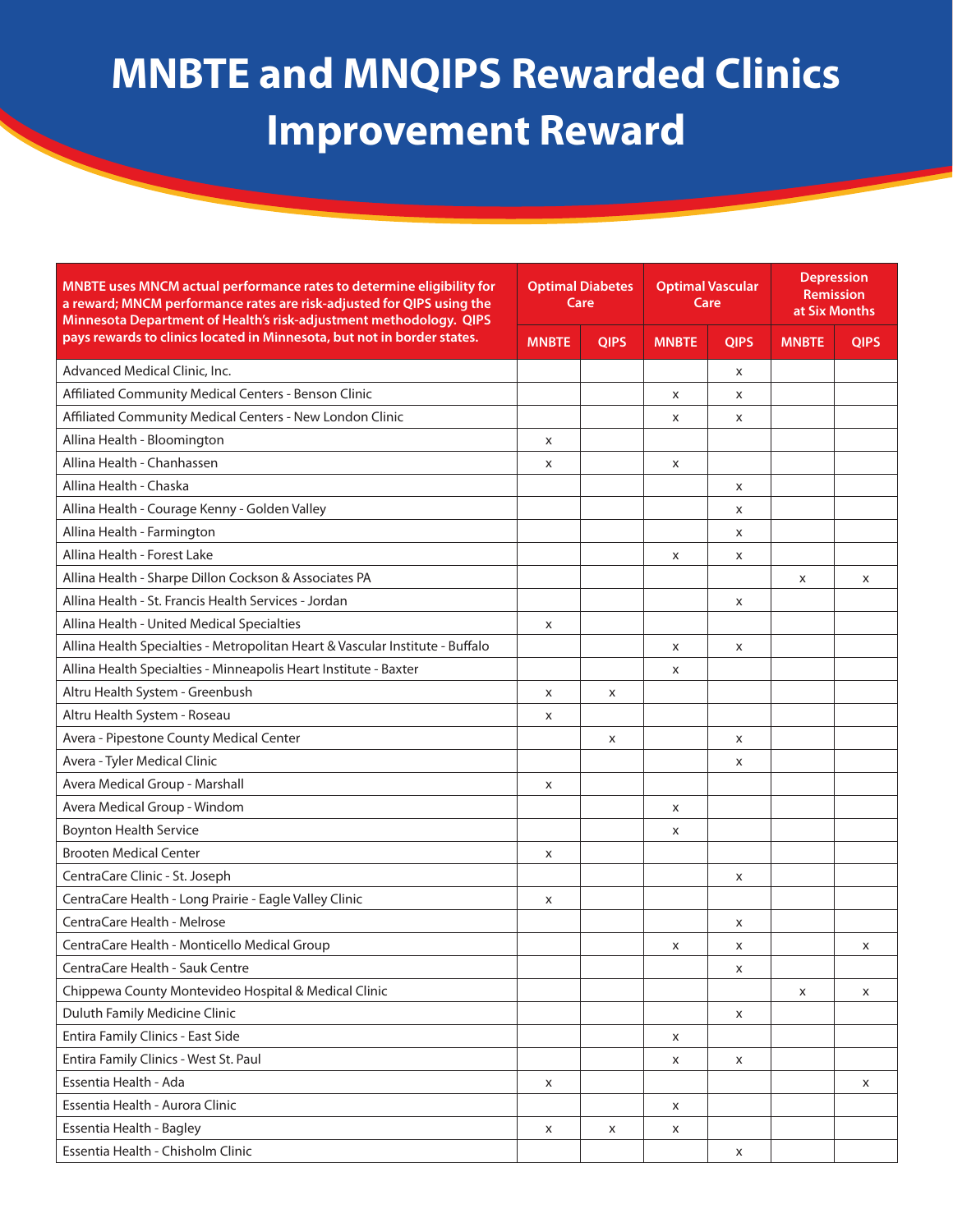| MNBTE uses MNCM actual performance rates to determine eligibility for<br>a reward; MNCM performance rates are risk-adjusted for QIPS using the<br>Minnesota Department of Health's risk-adjustment methodology. QIPS | <b>Optimal Diabetes</b><br>Care |             | <b>Optimal Vascular</b><br>Care |             | <b>Depression</b><br><b>Remission</b><br>at Six Months |             |
|----------------------------------------------------------------------------------------------------------------------------------------------------------------------------------------------------------------------|---------------------------------|-------------|---------------------------------|-------------|--------------------------------------------------------|-------------|
| pays rewards to clinics located in Minnesota, but not in border states.                                                                                                                                              | <b>MNBTE</b>                    | <b>QIPS</b> | <b>MNBTE</b>                    | <b>QIPS</b> | <b>MNBTE</b>                                           | <b>QIPS</b> |
| Essentia Health - Detroit Lakes                                                                                                                                                                                      |                                 |             | X                               | X           |                                                        |             |
| Essentia Health - Frazee                                                                                                                                                                                             |                                 |             |                                 | X           |                                                        |             |
| Essentia Health - Hibbing Clinic                                                                                                                                                                                     | X                               |             |                                 |             | X                                                      | X           |
| Essentia Health - Jamestown                                                                                                                                                                                          |                                 |             |                                 |             | X                                                      |             |
| Essentia Health - Moorhead                                                                                                                                                                                           |                                 |             |                                 | X           |                                                        |             |
| Essentia Health - South University                                                                                                                                                                                   |                                 |             |                                 |             | X                                                      |             |
| Essentia Health - Virginia Clinic                                                                                                                                                                                    |                                 |             |                                 |             | X                                                      |             |
| Essentia Health - Wahpeton                                                                                                                                                                                           |                                 |             |                                 |             | X                                                      |             |
| <b>Essentia Health - West Acres</b>                                                                                                                                                                                  |                                 |             |                                 |             | X                                                      |             |
| Essentia Health - West Fargo                                                                                                                                                                                         |                                 |             |                                 |             | X                                                      |             |
| Essentia Health - 32nd Avenue                                                                                                                                                                                        |                                 |             | X                               |             |                                                        |             |
| Essentia Health St. Joseph's - Brainerd Clinic                                                                                                                                                                       |                                 |             |                                 |             | X                                                      | X           |
| Essentia Health St. Joseph's - Crosslake Clinic                                                                                                                                                                      |                                 |             |                                 |             | X                                                      |             |
| Essentia Health St. Joseph's - Pequot Lakes Clinic                                                                                                                                                                   |                                 |             |                                 | X           | X                                                      | X           |
| Essentia Health St. Joseph's - Pine River Clinic                                                                                                                                                                     |                                 |             |                                 |             | x                                                      | X           |
| <b>Fairview Clinics - Blaine</b>                                                                                                                                                                                     |                                 |             | X                               |             |                                                        |             |
| Fairview Clinics - Bloomington Lake - Minneapolis                                                                                                                                                                    |                                 |             |                                 |             | X                                                      | X           |
| Fairview Clinics - Brooklyn Park                                                                                                                                                                                     |                                 |             |                                 | X           |                                                        |             |
| Fairview Clinics - Chisago Lakes                                                                                                                                                                                     |                                 |             |                                 |             | X                                                      | X           |
| Fairview Clinics - Eagan                                                                                                                                                                                             |                                 |             | X                               | X           |                                                        |             |
| Fairview Clinics - Farmington                                                                                                                                                                                        |                                 |             |                                 | X           | X                                                      | X           |
| <b>Fairview Clinics - Lino Lakes</b>                                                                                                                                                                                 |                                 |             |                                 |             | X                                                      | X           |
| Fairview Clinics - Milaca                                                                                                                                                                                            |                                 |             | X                               |             |                                                        |             |
| Fairview Clinics - New Brighton                                                                                                                                                                                      |                                 |             |                                 |             | X                                                      | X           |
| <b>Fairview Clinics - North Branch</b>                                                                                                                                                                               |                                 |             | X                               | X           | X                                                      | X           |
| Fairview Clinics - Oxboro                                                                                                                                                                                            |                                 |             | X                               | X           | X                                                      | X           |
| Fairview Clinics - Pine City                                                                                                                                                                                         | X                               | x           |                                 |             |                                                        |             |
| Fairview Clinics - Rosemount                                                                                                                                                                                         |                                 |             |                                 |             | X                                                      | X           |
| Fairview Clinics - Rush City                                                                                                                                                                                         |                                 |             |                                 |             | x                                                      | X           |
| Fairview Clinics - St. Francis                                                                                                                                                                                       |                                 |             |                                 | X           | X                                                      | x           |
| Fairview Clinics - Uptown                                                                                                                                                                                            |                                 |             | X                               | x           | x                                                      | X           |
| Fairview Clinics - Zimmerman                                                                                                                                                                                         |                                 |             |                                 |             | X                                                      | X           |
| Fairview Maple Grove Medical Center                                                                                                                                                                                  |                                 |             |                                 | X           |                                                        |             |
| Fairview Mesaba Clinic - Hibbing                                                                                                                                                                                     |                                 |             | X                               | x           |                                                        |             |
| Gateway Family Health Clinic - Sandstone                                                                                                                                                                             |                                 | x           |                                 |             |                                                        |             |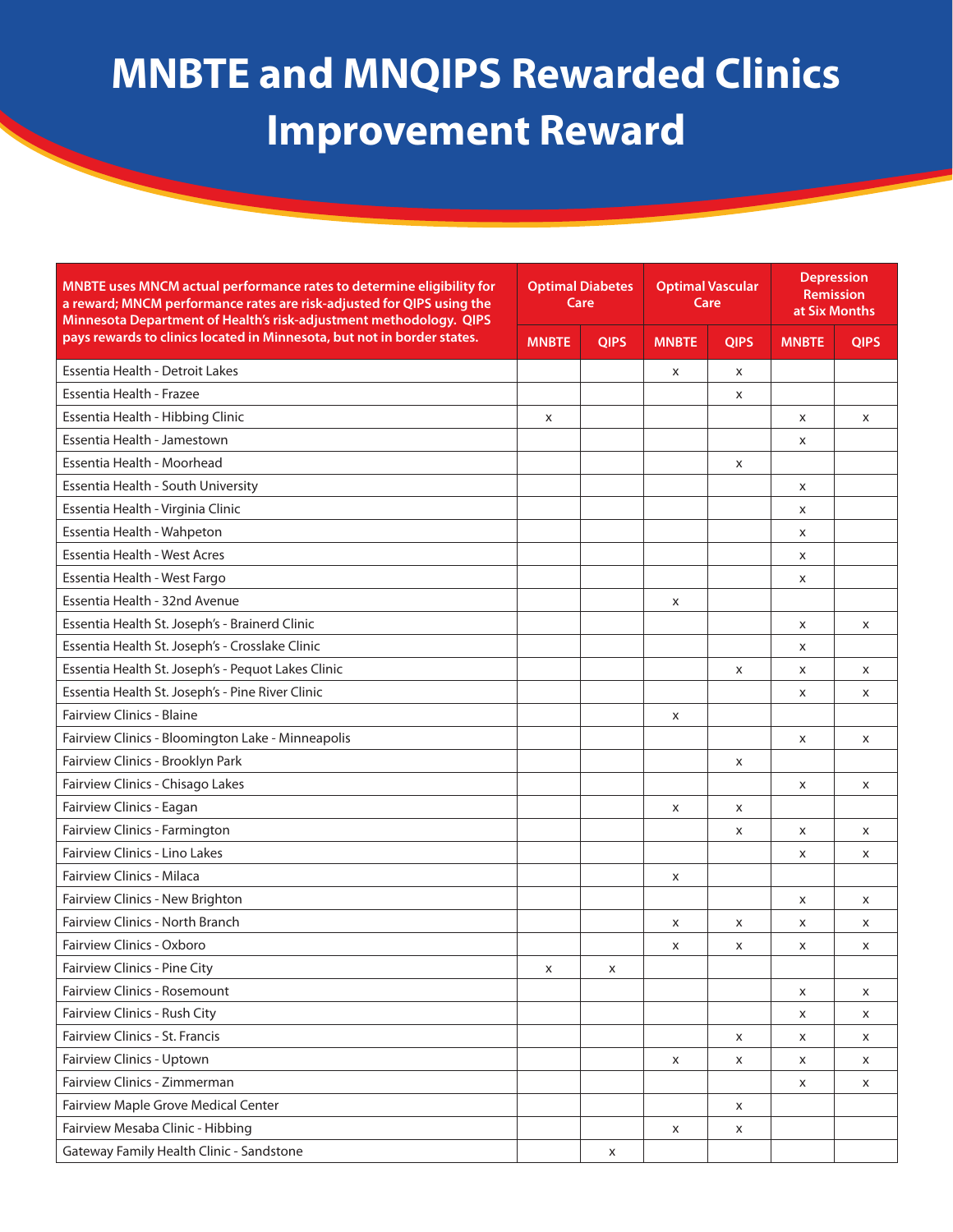#### **MNBTE and MNQIPS Rewarded Clinics Improvement Reward MNBTE and MNQIPS Rewarded Clinics Improvement Reward**

| MNBTE uses MNCM actual performance rates to determine eligibility for<br>a reward; MNCM performance rates are risk-adjusted for QIPS using the<br>Minnesota Department of Health's risk-adjustment methodology. QIPS | <b>Optimal Diabetes</b><br>Care |             | <b>Optimal Vascular</b><br>Care |             | <b>Depression</b><br><b>Remission</b><br>at Six Months |             |
|----------------------------------------------------------------------------------------------------------------------------------------------------------------------------------------------------------------------|---------------------------------|-------------|---------------------------------|-------------|--------------------------------------------------------|-------------|
| pays rewards to clinics located in Minnesota, but not in border states.                                                                                                                                              | <b>MNBTE</b>                    | <b>OIPS</b> | <b>MNBTE</b>                    | <b>QIPS</b> | <b>MNBTE</b>                                           | <b>OIPS</b> |
| Glencoe Regional Health Services - Stewart                                                                                                                                                                           |                                 | X           |                                 | X           |                                                        |             |
| <b>Grand Itasca Clinic</b>                                                                                                                                                                                           |                                 |             | X                               |             |                                                        |             |
| Gundersen Health System - Houston Clinic                                                                                                                                                                             |                                 | X           |                                 |             | X                                                      | X           |
| Gundersen Health System - La Crescent Clinic                                                                                                                                                                         |                                 |             |                                 | X           |                                                        |             |
| <b>HealthEast Roselawn Clinic</b>                                                                                                                                                                                    |                                 |             | x                               | X           |                                                        |             |
| HealthEast Woodbury Clinic                                                                                                                                                                                           |                                 |             | X                               | X           |                                                        |             |
| HealthPartners - Center for International Health                                                                                                                                                                     |                                 |             | X                               |             |                                                        |             |
| HealthPartners - Cottage Grove                                                                                                                                                                                       |                                 |             |                                 | X           |                                                        |             |
| HealthPartners - Eagan                                                                                                                                                                                               |                                 |             |                                 | X           |                                                        |             |
| HealthPartners - Health Center for Women                                                                                                                                                                             |                                 |             |                                 | X           |                                                        |             |
| HealthPartners - Hugo                                                                                                                                                                                                |                                 |             |                                 |             | X                                                      |             |
| HealthPartners - Lino Lakes                                                                                                                                                                                          | x                               |             |                                 |             | x                                                      | X           |
| <b>HealthPartners - Nokomis</b>                                                                                                                                                                                      | X                               | X           |                                 |             | X                                                      | X           |
| HealthPartners - Regions Behavorial Health - Maplewood                                                                                                                                                               |                                 |             |                                 |             | X                                                      | X           |
| HealthPartners - Riverside Behavioral Health                                                                                                                                                                         |                                 |             |                                 |             | x                                                      | X           |
| <b>HealthPartners - West</b>                                                                                                                                                                                         |                                 |             | X                               | X           |                                                        |             |
| HealthPartners - White Bear Lake                                                                                                                                                                                     |                                 |             |                                 |             | X                                                      | X           |
| Hennepin County Medical Center Clinics - Hennepin Center for Senior Care                                                                                                                                             |                                 |             |                                 | X           |                                                        |             |
| Hennepin County Medical Center Clinics - Internal Medicine Clinic at Parkside                                                                                                                                        |                                 |             |                                 |             | X                                                      | X           |
| Hennepin County Medical Center Clinics - Senior Care Clinic at Augustana                                                                                                                                             |                                 | X           |                                 |             |                                                        |             |
| Hutchinson Health - Dassel Clinic                                                                                                                                                                                    |                                 |             |                                 | X           |                                                        |             |
| Integrity Health Network - Buffalo Clinic - Buffalo                                                                                                                                                                  | x                               | x           | X                               | X           |                                                        |             |
| Integrity Health Network - Buffalo Clinic - Monticello                                                                                                                                                               | x                               | X           |                                 |             |                                                        |             |
| Integrity Health Network - St. Cloud Medical Group - Cold Spring                                                                                                                                                     |                                 |             |                                 | X           |                                                        |             |
| Integrity Health Network - St. Cloud Medical Group - Northwest                                                                                                                                                       |                                 |             | X                               | X           |                                                        |             |
| Indian Health Board of Minneapolis                                                                                                                                                                                   |                                 |             |                                 | X           |                                                        |             |
| Johnson Memorial Health Services - Dawson Clinic                                                                                                                                                                     |                                 |             |                                 |             | X                                                      |             |
| Kittson Memorial Clinic - Hallock                                                                                                                                                                                    |                                 |             | x                               |             |                                                        |             |
| Lac Qui Parle Clinic                                                                                                                                                                                                 | x                               | X           |                                 |             |                                                        |             |
| Lake Region Healthcare - Battle Lake Clinic                                                                                                                                                                          |                                 |             |                                 |             | X                                                      |             |
| Lake View Clinic - Two Harbors                                                                                                                                                                                       | X                               | X           | X                               | Х           | x                                                      | x           |
| Lakewood Health System - Browerville Clinic                                                                                                                                                                          | X                               |             |                                 |             |                                                        | X           |
| Lakewood Health System - Eagle Valley Clinic                                                                                                                                                                         |                                 | X           | X                               |             |                                                        |             |
| Lakewood Health System - Motley Clinic                                                                                                                                                                               | x                               | X           |                                 |             |                                                        |             |
| Lakewood Health System - Pillager Clinic                                                                                                                                                                             | X                               | X           |                                 |             |                                                        |             |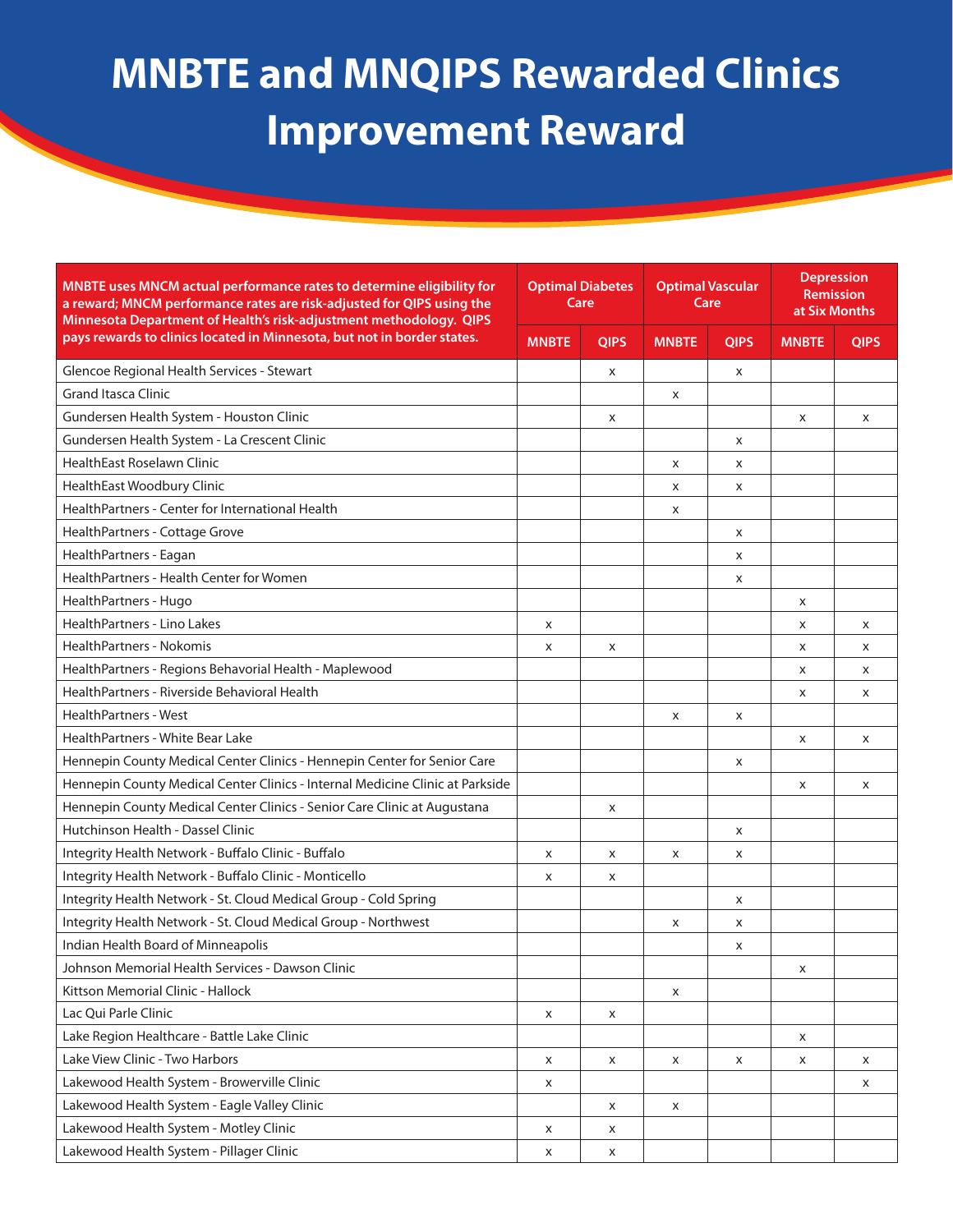| MNBTE uses MNCM actual performance rates to determine eligibility for<br>a reward; MNCM performance rates are risk-adjusted for QIPS using the<br>Minnesota Department of Health's risk-adjustment methodology. QIPS | <b>Optimal Diabetes</b><br>Care |             | <b>Optimal Vascular</b><br>Care |             | <b>Depression</b><br><b>Remission</b><br>at Six Months |             |
|----------------------------------------------------------------------------------------------------------------------------------------------------------------------------------------------------------------------|---------------------------------|-------------|---------------------------------|-------------|--------------------------------------------------------|-------------|
| pays rewards to clinics located in Minnesota, but not in border states.                                                                                                                                              | <b>MNBTE</b>                    | <b>QIPS</b> | <b>MNBTE</b>                    | <b>QIPS</b> | <b>MNBTE</b>                                           | <b>QIPS</b> |
| Lakewood Health System - Staples Clinic                                                                                                                                                                              | X                               | X           | x                               |             |                                                        |             |
| Long Prairie Northern Pines Mental Health                                                                                                                                                                            |                                 |             |                                 |             |                                                        | X           |
| Mankato Clinic - Lake Crystal                                                                                                                                                                                        | X                               |             |                                 |             |                                                        | X           |
| Mankato Clinic - North Mankato                                                                                                                                                                                       |                                 |             | x                               | X           | X                                                      | X           |
| Mayo Clinic Health System - Austin                                                                                                                                                                                   | X                               |             | x                               | X           |                                                        |             |
| Mayo Clinic Health System - Belle Plaine                                                                                                                                                                             | X                               | X           |                                 |             |                                                        |             |
| Mayo Clinic Health System - Fairmont                                                                                                                                                                                 | x                               |             |                                 |             |                                                        |             |
| Mayo Clinic Health System - Franciscan Healthcare - Caledonia                                                                                                                                                        |                                 | X           |                                 | X           |                                                        |             |
| Mayo Clinic Health System - Franciscan Healthcare - La Crescent                                                                                                                                                      |                                 |             |                                 | X           |                                                        |             |
| Mayo Clinic Health System - Janesville                                                                                                                                                                               |                                 | X           |                                 |             |                                                        |             |
| Mayo Clinic Health System - Lake Crystal                                                                                                                                                                             |                                 |             | X                               |             |                                                        |             |
| Mayo Clinic Health System - Lamberton                                                                                                                                                                                |                                 | X           |                                 |             |                                                        |             |
| Mayo Clinic Health System - LeRoy                                                                                                                                                                                    |                                 |             |                                 |             |                                                        | X           |
| Mayo Clinic Health System - New Prague                                                                                                                                                                               | X                               | X           |                                 |             |                                                        |             |
| Mayo Clinic Health System - New Richland                                                                                                                                                                             |                                 |             |                                 |             | X                                                      |             |
| Mayo Clinic Health System - Springfield                                                                                                                                                                              | X                               | X           |                                 | X           |                                                        |             |
| Mayo Clinic Health System - St. James                                                                                                                                                                                |                                 |             |                                 | X           |                                                        |             |
| Mayo Clinic Health System - Wabasha                                                                                                                                                                                  | X                               |             |                                 |             |                                                        | X           |
| Mille Lacs Health System - Onamia                                                                                                                                                                                    |                                 |             |                                 |             |                                                        | X           |
| Multicare Associates - Fridley Medical Center                                                                                                                                                                        |                                 |             | x                               | X           |                                                        |             |
| Murray County Clinic                                                                                                                                                                                                 | X                               | X           |                                 |             |                                                        |             |
| Native American Community Clinic                                                                                                                                                                                     |                                 | X           |                                 |             |                                                        |             |
| Neighborhood HealthSource - Fremont Clinic                                                                                                                                                                           |                                 |             |                                 | X           |                                                        |             |
| North Memorial Clinic - Elk River Physicians                                                                                                                                                                         | X                               | X           | X                               | X           |                                                        |             |
| North Memorial Clinic - Northeast Family Physicians                                                                                                                                                                  |                                 |             |                                 | X           |                                                        |             |
| North Memorial Clinic - Ridgedale                                                                                                                                                                                    |                                 |             |                                 |             | x                                                      | X           |
| North Memorial Clinic - Rockford Road                                                                                                                                                                                |                                 |             |                                 |             | X                                                      |             |
| North Memorial Clinic - Silver Lake - St. Anthony                                                                                                                                                                    |                                 |             |                                 |             | X                                                      | X           |
| Olmsted Medical Center - Preston Clinic                                                                                                                                                                              | x                               |             |                                 | X           | x                                                      |             |
| Olmsted Medical Center - St. Charles Clinic                                                                                                                                                                          |                                 |             |                                 |             | x                                                      | X           |
| Ortonville Area Health Services - Northside Medical Clinic                                                                                                                                                           |                                 |             |                                 | x           |                                                        |             |
| Osakis Medical Clinic, A Service of Douglas County Hospital                                                                                                                                                          | X                               |             |                                 |             |                                                        |             |
| Park Nicollet Clinic - Creekside                                                                                                                                                                                     |                                 | X           |                                 |             |                                                        |             |
| Park Nicollet Clinic - Lakeville                                                                                                                                                                                     |                                 | X           |                                 | Х           |                                                        |             |
| Park Nicollet Clinic - Target Health and Well-Being Center                                                                                                                                                           |                                 |             |                                 |             | x                                                      | X           |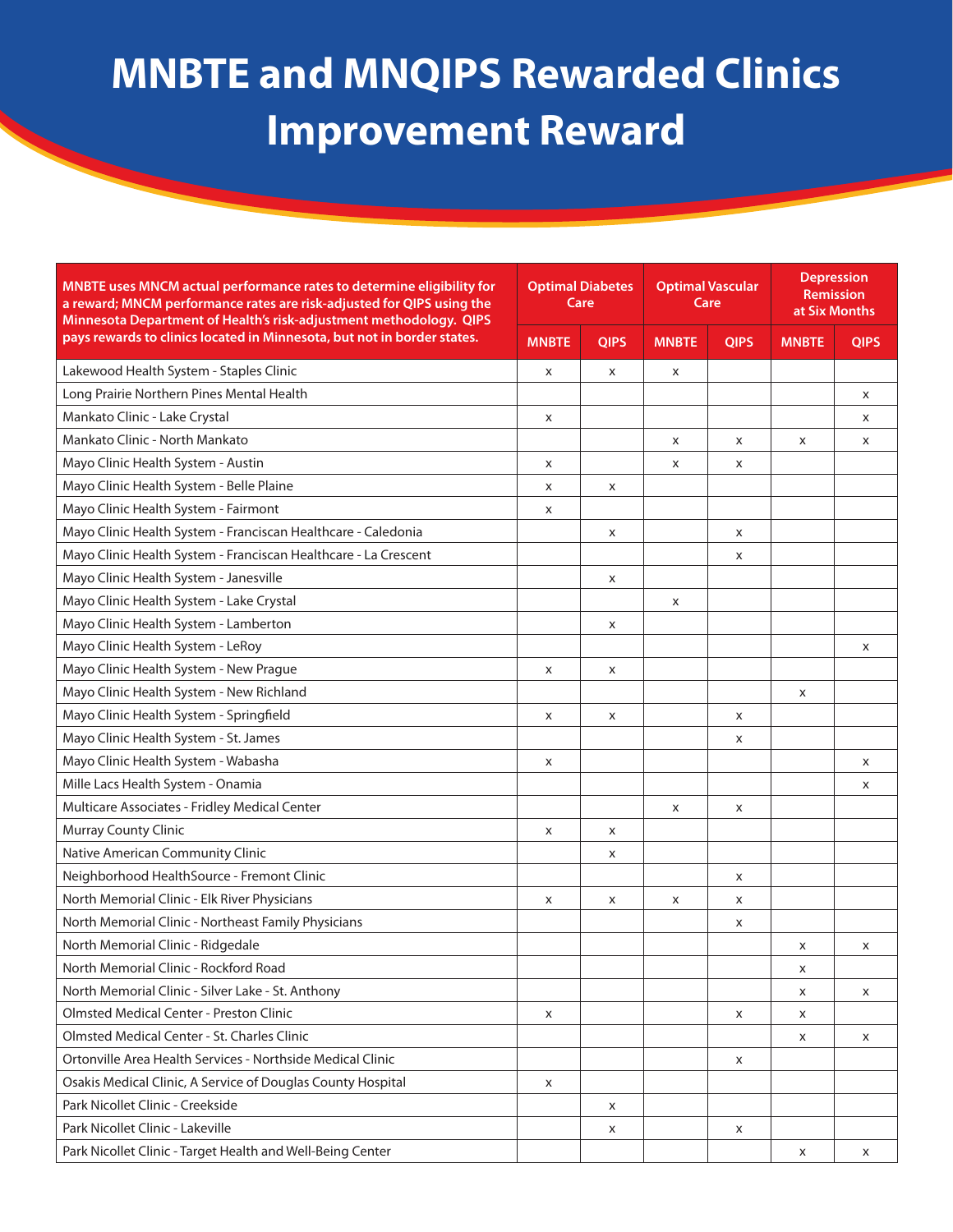| MNBTE uses MNCM actual performance rates to determine eligibility for<br>a reward; MNCM performance rates are risk-adjusted for QIPS using the<br>Minnesota Department of Health's risk-adjustment methodology. QIPS | <b>Optimal Diabetes</b><br>Care |             | <b>Optimal Vascular</b><br>Care |             | <b>Depression</b><br><b>Remission</b><br>at Six Months |             |
|----------------------------------------------------------------------------------------------------------------------------------------------------------------------------------------------------------------------|---------------------------------|-------------|---------------------------------|-------------|--------------------------------------------------------|-------------|
| pays rewards to clinics located in Minnesota, but not in border states.                                                                                                                                              | <b>MNBTE</b>                    | <b>QIPS</b> | <b>MNBTE</b>                    | <b>QIPS</b> | <b>MNBTE</b>                                           | <b>QIPS</b> |
| People's Center Medical Clinic                                                                                                                                                                                       |                                 |             |                                 | X           |                                                        |             |
| Prairie Ridge Hospital & Health Services - Elbow Lake                                                                                                                                                                | X                               | X           |                                 | X           |                                                        |             |
| Preventive Cardiology Consultants, P.A.                                                                                                                                                                              |                                 |             |                                 | X           |                                                        |             |
| Ridgeview Arlington Clinic                                                                                                                                                                                           |                                 | X           |                                 |             |                                                        |             |
| Ridgeview Chaska Clinic                                                                                                                                                                                              |                                 | X           |                                 | X           |                                                        |             |
| Ridgeview Gaylord Clinic                                                                                                                                                                                             |                                 |             |                                 |             | X                                                      | X           |
| Ridgeview Howard Lake Clinic                                                                                                                                                                                         | x                               | X           |                                 |             |                                                        |             |
| Ridgeview Specialty Clinic - Endocrinology - Chaska                                                                                                                                                                  | x                               |             |                                 |             |                                                        |             |
| <b>Ridgeview Winsted Clinic</b>                                                                                                                                                                                      |                                 |             |                                 | X           |                                                        |             |
| River's Edge Clinic - St. Peter                                                                                                                                                                                      |                                 |             |                                 |             |                                                        | X           |
| <b>RiverView Clinic - East Grand Forks</b>                                                                                                                                                                           | X                               |             |                                 |             |                                                        |             |
| RiverView Clinic - North                                                                                                                                                                                             | x                               | X           | X                               |             |                                                        |             |
| Riverwood - Aitkin Clinic                                                                                                                                                                                            |                                 |             |                                 | X           |                                                        |             |
| Riverwood - Garrison Clinic                                                                                                                                                                                          |                                 |             |                                 | X           |                                                        |             |
| Riverwood - McGregor Clinic                                                                                                                                                                                          | X                               | X           |                                 | X           |                                                        |             |
| Sanford Health Adrian Clinic                                                                                                                                                                                         | x                               | X           |                                 | X           |                                                        |             |
| Sanford Health Bemidji Cass Lake Clinic                                                                                                                                                                              |                                 |             |                                 | X           |                                                        |             |
| Sanford Health Bemidji Main Clinic - Internal Medicine                                                                                                                                                               |                                 |             | X                               | X           | x                                                      | X           |
| Sanford Health Broadway Clinic                                                                                                                                                                                       | X                               | X           |                                 | X           |                                                        |             |
| Sanford Health Broadway Clinic - Internal Medicine                                                                                                                                                                   | x                               |             | x                               |             |                                                        |             |
| Sanford Health Canby Clinic                                                                                                                                                                                          |                                 |             |                                 |             | X                                                      |             |
| Sanford Health Hawley Clinic                                                                                                                                                                                         |                                 | X           |                                 | x           |                                                        |             |
| Sanford Health Hillsboro Clinic                                                                                                                                                                                      | X                               |             |                                 |             |                                                        |             |
| Sanford Health Internal Medicine Clinic                                                                                                                                                                              |                                 |             | X                               |             |                                                        |             |
| Sanford Health Jackson Clinic                                                                                                                                                                                        | x                               | X           |                                 |             |                                                        |             |
| Sanford Health Mahnomen Clinic                                                                                                                                                                                       |                                 |             |                                 | X           |                                                        |             |
| Sanford Health Moorhead Clinic                                                                                                                                                                                       |                                 |             |                                 |             |                                                        | X           |
| Sanford Health Moorhead Clinic - Family Medicine                                                                                                                                                                     | x                               | X           |                                 | X           | X                                                      | X           |
| Sanford Health Moorhead Clinic - Internal Medicine                                                                                                                                                                   | x                               | X           | X                               |             |                                                        |             |
| Sanford Health Mountain Lake Clinic                                                                                                                                                                                  |                                 | X           |                                 |             |                                                        |             |
| Sanford Health New York Mills Clinic                                                                                                                                                                                 | X                               |             |                                 |             |                                                        |             |
| Sanford Health North Fargo Clinic                                                                                                                                                                                    |                                 |             | X                               |             |                                                        |             |
| Sanford Health Pelican Rapids Clinic                                                                                                                                                                                 | X                               | X           |                                 | X           |                                                        |             |
| Sanford Health Perham Clinic                                                                                                                                                                                         | x                               | X           |                                 |             |                                                        |             |
| Sanford Health Resident Clinic                                                                                                                                                                                       |                                 |             |                                 |             | X                                                      |             |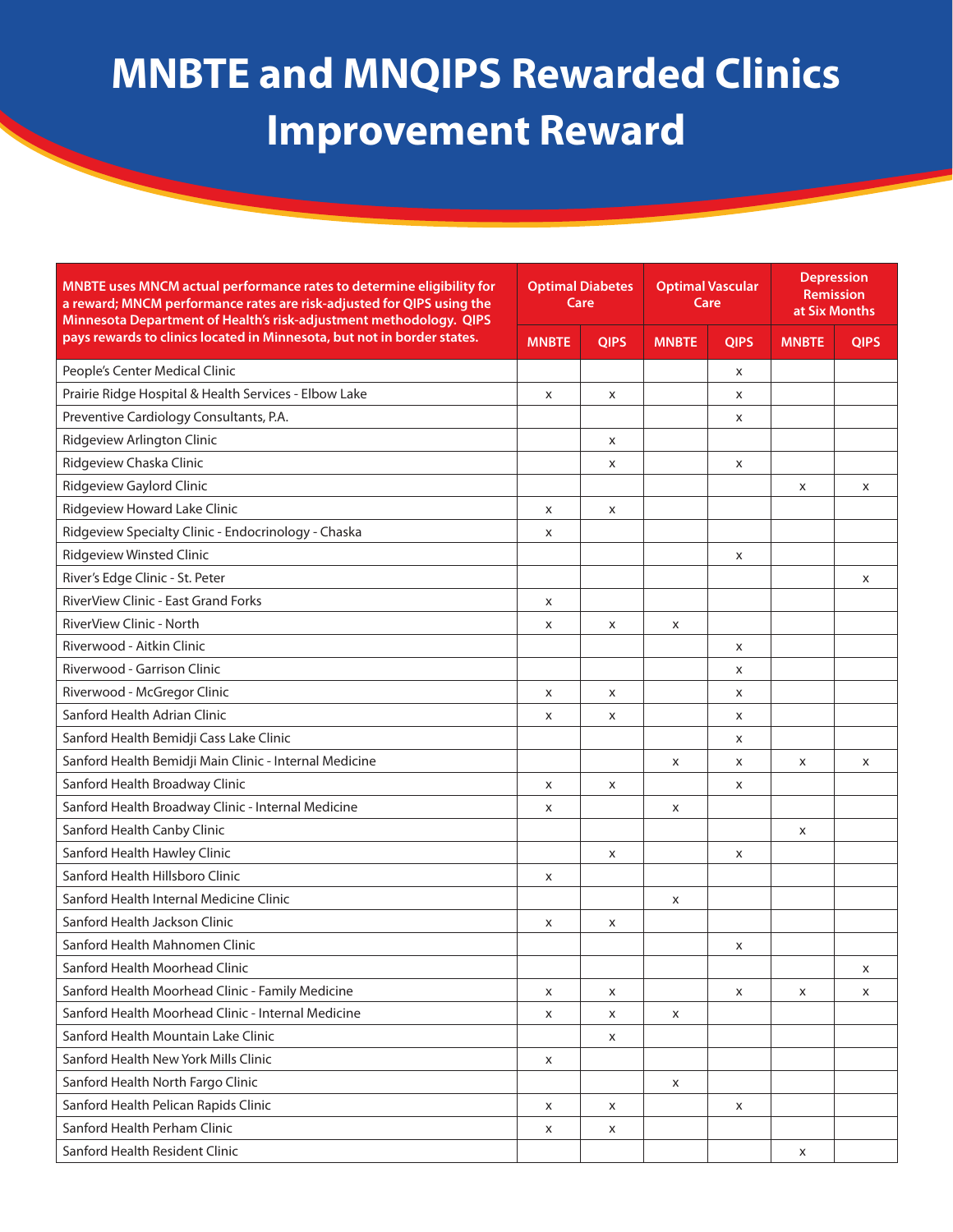| MNBTE uses MNCM actual performance rates to determine eligibility for<br>a reward; MNCM performance rates are risk-adjusted for QIPS using the<br>Minnesota Department of Health's risk-adjustment methodology. QIPS | <b>Optimal Diabetes</b><br>Care |             | <b>Optimal Vascular</b><br>Care |             | <b>Depression</b><br><b>Remission</b><br>at Six Months |             |
|----------------------------------------------------------------------------------------------------------------------------------------------------------------------------------------------------------------------|---------------------------------|-------------|---------------------------------|-------------|--------------------------------------------------------|-------------|
| pays rewards to clinics located in Minnesota, but not in border states.                                                                                                                                              | <b>MNBTE</b>                    | <b>QIPS</b> | <b>MNBTE</b>                    | <b>QIPS</b> | <b>MNBTE</b>                                           | <b>QIPS</b> |
| Sanford Health Rock Rapids Clinic                                                                                                                                                                                    | X                               |             |                                 |             |                                                        |             |
| Sanford Health Southpointe Clinic - Family Medicine                                                                                                                                                                  |                                 |             | X                               |             |                                                        |             |
| Sanford Health Southpointe Clinic - Internal Medicine                                                                                                                                                                | x                               |             |                                 |             |                                                        |             |
| Sanford Health 26th and Sycamore Family Medicine                                                                                                                                                                     |                                 |             |                                 |             | X                                                      |             |
| Sanford Health 34th and Kiwanis Family Medicine                                                                                                                                                                      |                                 |             |                                 |             | X                                                      |             |
| Sanford Health Tracy Clinic                                                                                                                                                                                          |                                 |             | X                               | X           |                                                        |             |
| Sanford Health Valley City Clinic                                                                                                                                                                                    |                                 |             |                                 |             | X                                                      |             |
| Sanford Health Wahpeton Clinic                                                                                                                                                                                       | X                               |             | X                               |             |                                                        |             |
| Sanford Health Walker Clinic                                                                                                                                                                                         |                                 |             | x                               | X           |                                                        |             |
| Sanford Health West Fargo Clinic                                                                                                                                                                                     | x                               |             |                                 |             |                                                        |             |
| Sanford Health Westbrook Clinic                                                                                                                                                                                      |                                 |             | X                               |             |                                                        |             |
| Sanford Health Windom Clinic                                                                                                                                                                                         | x                               | X           |                                 |             |                                                        |             |
| Scandia Clinic                                                                                                                                                                                                       |                                 | X           |                                 |             |                                                        |             |
| Scenic Rivers Health Services - Bigfork/Big Falls                                                                                                                                                                    |                                 |             |                                 |             |                                                        | X           |
| Scenic Rivers Health Services - Floodwood                                                                                                                                                                            |                                 |             |                                 | X           |                                                        |             |
| Scenic Rivers Health Services - Northome                                                                                                                                                                             |                                 |             |                                 | X           |                                                        |             |
| <b>Richard Schoewe MD</b>                                                                                                                                                                                            |                                 |             |                                 | X           |                                                        |             |
| St. Luke's Clinics - Bay Area                                                                                                                                                                                        |                                 |             |                                 |             | X                                                      |             |
| St. Luke's Clinics - Denfeld                                                                                                                                                                                         |                                 |             |                                 | X           |                                                        |             |
| St. Luke's Clinics - Lester River                                                                                                                                                                                    |                                 |             | X                               | X           |                                                        |             |
| St. Luke's Clinics - P.S. Rudie Medical Clinic                                                                                                                                                                       |                                 |             | X                               |             |                                                        |             |
| St. Croix Regional Medical Center - Lindstrom Clinic                                                                                                                                                                 |                                 | X           |                                 |             |                                                        |             |
| <b>Stevens Community Medical Center</b>                                                                                                                                                                              | x                               | X           | x                               | X           |                                                        |             |
| Stillwater Medical Group - Curve Crest Clinic                                                                                                                                                                        |                                 |             | x                               | X           |                                                        |             |
| Tri-County Health Care - Bertha Clinic                                                                                                                                                                               |                                 | X           |                                 |             |                                                        |             |
| Tri-County Health Care - Henning Clinic                                                                                                                                                                              | x                               |             |                                 | х           |                                                        |             |
| Tri-County Health Care - Ottertail Clinic                                                                                                                                                                            |                                 | X           |                                 |             |                                                        |             |
| University of Minnesota Health - Mill City Clinic                                                                                                                                                                    | x                               | X           |                                 |             | X                                                      | x           |
| University of Minnesota Heart Care - Fairview Ridges Special Care Center                                                                                                                                             |                                 |             | x                               | X           |                                                        |             |
| University of Minnesota Heart Care - Fairview Southdale Hospital                                                                                                                                                     |                                 |             | x                               | x           |                                                        |             |
| University of Minnesota Physicians - Phalen Village Family Medicine Clinic                                                                                                                                           |                                 |             | x                               | X           |                                                        |             |
| Vibrant Health Family Clinics - River Falls                                                                                                                                                                          | x                               |             |                                 |             |                                                        |             |
| West Side Community Health Services - La Clinica                                                                                                                                                                     |                                 |             |                                 | Х           |                                                        |             |
| West Side Community Health Services - McDonough Homes Clinic                                                                                                                                                         |                                 |             |                                 | x           |                                                        |             |
| <b>Woodland Centers - Montevideo</b>                                                                                                                                                                                 |                                 |             |                                 |             | x                                                      |             |